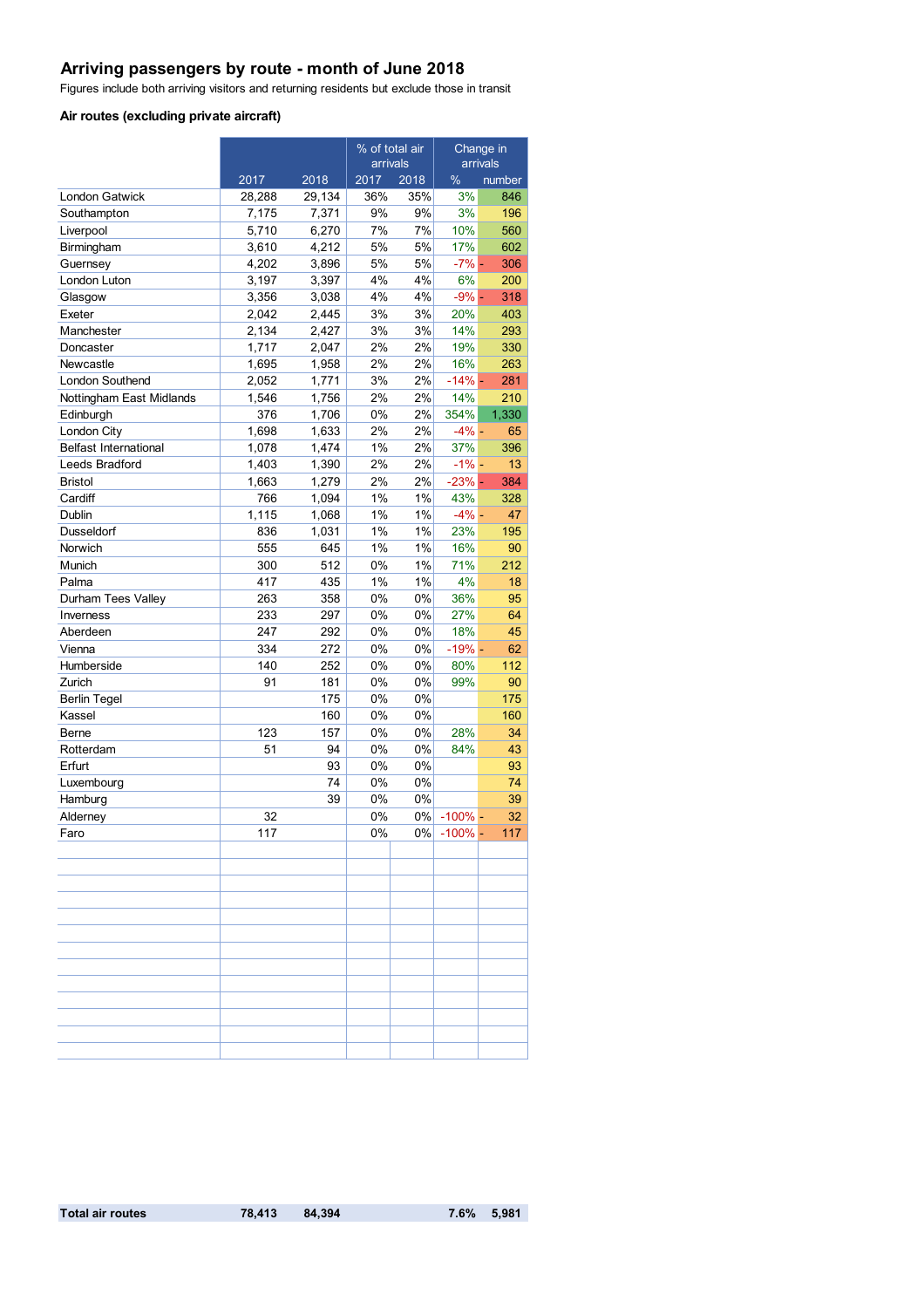# **Arriving passengers by route - month of June 2018**

Figures include both arriving visitors and returning residents but exclude those in transit

### **Sea routes**

|                         |        |        | % of total sea<br>arrivals |      | Change in<br>arrivals |        |
|-------------------------|--------|--------|----------------------------|------|-----------------------|--------|
|                         | 2017   | 2018   | 2017                       | 2018 | $\%$                  | number |
| St Malo                 | 23,539 | 24,521 | 52%                        | 52%  | 4%                    | 982    |
| Poole                   | 6,406  | 6,147  | 14%                        | 13%  | $-4\%$ -              | 259    |
| Guernsey                | 4,983  | 6,006  | 11%                        | 13%  | 21%                   | 1,023  |
| Granville               | 2,813  | 2,951  | 6%                         | 6%   | 5%                    | 138    |
| Visiting Yachtsmen      | 2,449  | 2,746  | 5%                         | 6%   | 12%                   | 297    |
| Carteret                | 2,035  | 2,297  | 5%                         | 5%   | 13%                   | 262    |
| Sark                    | 1,835  | 1,523  | 4%                         | 3%   | $-17%$                | 312    |
| Portsmouth              | 911    | 969    | 2%                         | 2%   | 6%                    | 58     |
| <b>Cruise Ships</b>     |        | 262    | $0\%$                      | 1%   |                       | 262    |
|                         |        |        |                            |      |                       |        |
|                         |        |        |                            |      |                       |        |
| <b>Total sea routes</b> | 44,971 | 47,422 |                            |      | 5.5%                  | 2,451  |

### **Air and Sea combined**

|                              |         |         | share of<br>arrivals by air |      | Change in<br>arrivals |        |
|------------------------------|---------|---------|-----------------------------|------|-----------------------|--------|
|                              | 2017    | 2018    | 2017                        | 2018 | $\frac{9}{6}$         | number |
| Total arrivals (air and sea) | 123,384 | 131,816 | 64%                         | 64%  | 6.8%                  | 8.432  |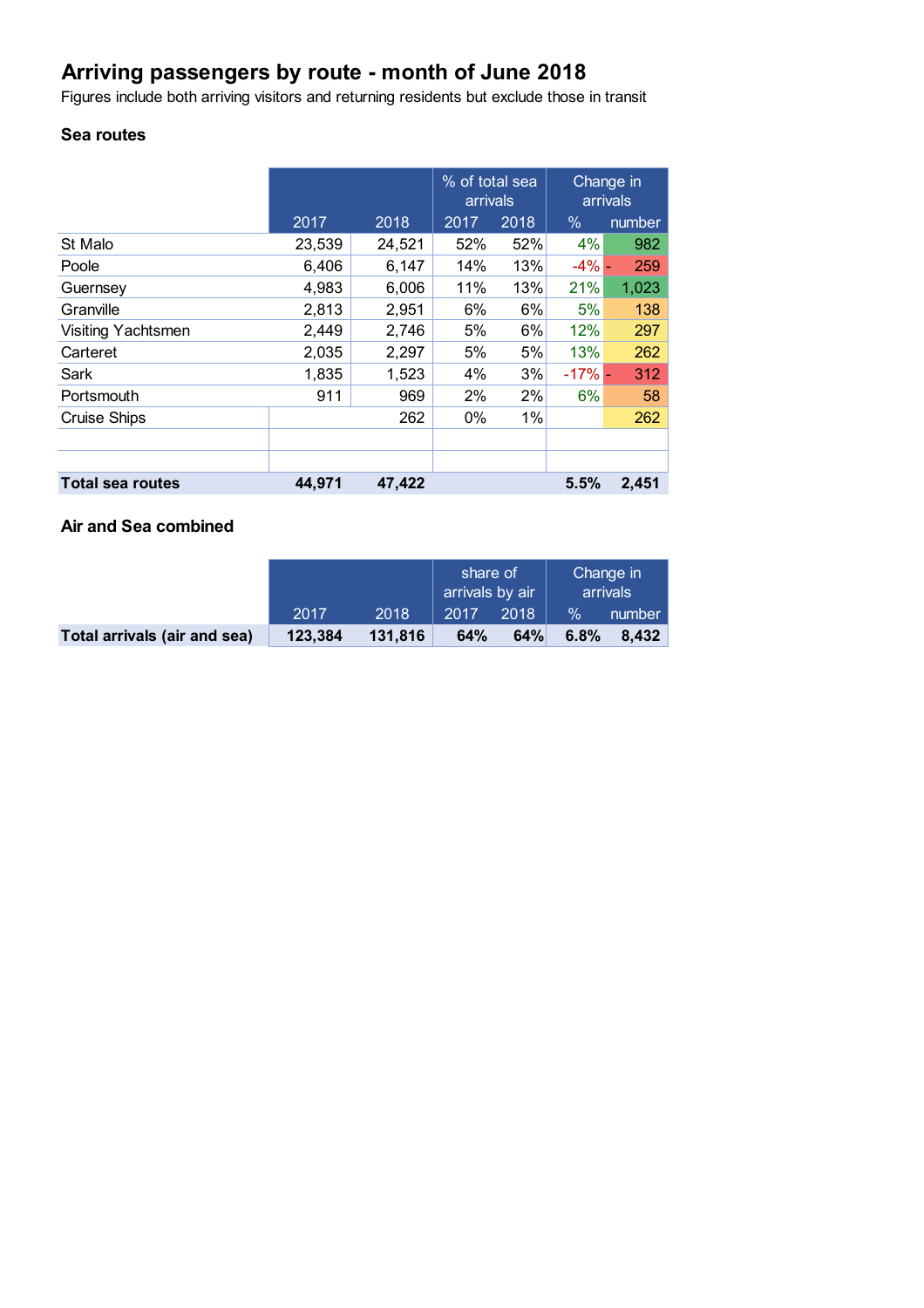## **Arriving passengers by route - Year-to-date 2018**

Figures include both arriving visitors and returning residents but exclude those in transit

#### **Air routes (excluding private aircraft)**

|                              |              | % of total air<br>arrivals |             | Change in<br>arrivals |                          |           |
|------------------------------|--------------|----------------------------|-------------|-----------------------|--------------------------|-----------|
|                              | 2017         | 2018                       | 2017        | 2018                  | $\%$                     | number    |
| <b>London Gatwick</b>        | 156,482      | 159,234                    | 42%         | 42%                   | 2%                       | 2,752     |
| Southampton                  | 38,190       | 39,541                     | 10%         | 10%                   | 4%                       | 1,351     |
| Liverpool                    | 30,909       | 29,350                     | 8%          | 8%                    | $-5%$ -                  | 1,559     |
| Guernsey                     | 22,453       | 20,450                     | 6%          | 5%                    | $-9\%$ -                 | 2,003     |
| Birmingham                   | 16,191       | 18,218                     | 4%          | 5%                    | 13%                      | 2,027     |
| Glasgow                      | 11,067       | 11,659                     | 3%          | 3%                    | 5%                       | 592       |
| Exeter                       | 10,762       | 11,606                     | 3%          | 3%                    | 8%                       | 844       |
| Manchester                   | 8,752        | 10,689                     | 2%          | 3%                    | 22%                      | 1,937     |
| London Luton                 | 11,551       | 10,454                     | 3%          | 3%                    | $-9\%$ -                 | 1,097     |
| Nottingham East Midlands     | 8,113        | 8,568                      | 2%          | 2%                    | 6%                       | 455       |
| London City                  | 8,492        | 8,023                      | 2%          | 2%                    | $-6% -$                  | 469       |
| Doncaster                    | 6,445        | 7,094                      | 2%          | 2%                    | 10%                      | 649       |
| <b>Bristol</b>               | 6,336        | 5,640                      | 2%          | 1%                    | $-11% -$                 | 696       |
| Newcastle                    | 5,058        | 5,574                      | 1%          | 1%                    | 10%                      | 516       |
| Cardiff                      | 3,484        | 4,591                      | 1%          | 1%                    | 32%                      | 1,107     |
| London Southend              | 4,708        | 4,521                      | 1%          | 1%                    | $-4\%$ -                 | 187       |
| Edinburgh                    | 474          | 4,177                      | 0%          | 1%                    | 781%                     | 3,703     |
| <b>Belfast International</b> | 3,506        | 3,969                      | 1%          | 1%                    | 13%                      | 463       |
| Dublin                       | 2.724        | 3,194                      | 1%          | 1%                    | 17%                      | 470       |
| Madeira                      | 2,657        | 2,366                      | 1%          | 1%                    | $-11% -$                 | 291       |
| Leeds Bradford               | 2,014        | 2,157                      | 1%<br>1%    | 1%                    | 7%<br>1%                 | 143       |
| Dusseldorf                   | 2,059        | 2,085                      |             | 1%                    |                          | 26        |
| Tenerife                     | 1,377        | 1,291                      | $0\%$<br>0% | 0%<br>0%              | $-6\%$ -                 | 86        |
| Norwich                      | 1,101<br>945 | 1,211<br>937               | 0%          | 0%                    | 10%<br>$-1\%$ -          | 110<br>8  |
| Geneva<br>Munich             | 300          | 841                        | 0%          | 0%                    | 180%                     | 541       |
| Palma                        | 639          | 518                        | 0%          | 0%                    | $-19% -$                 | 121       |
| Durham Tees Valley           | 405          | 506                        | 0%          | 0%                    | 25%                      | 101       |
| Aberdeen                     | 488          | 490                        | 0%          | 0%                    | 0%                       | 2         |
| Humberside                   | 390          | 461                        | 0%          | 0%                    | 18%                      | 71        |
| Hamburg                      |              | 386                        | 0%          | 0%                    |                          | 386       |
| Vienna                       | 430          | 348                        | 0%          | 0%                    | $-19% -$                 | 82        |
| Zurich                       | 202          | 315                        | 0%          | 0%                    | 56%                      | 113       |
| Inverness                    | 241          | 297                        | 0%          | 0%                    | 23%                      | 56        |
| Berne                        | 345          | 276                        | 0%          | 0%                    | $-20%$ -                 | 69        |
| <b>Berlin Tegel</b>          |              | 267                        | 0%          | 0%                    |                          | 267       |
| Rotterdam                    | 127          | 214                        | 0%          | 0%                    | 69%                      | 87        |
| Stuttgart                    |              | 190                        | 0%          | 0%                    |                          | 190       |
| Kassel                       | 84           | 160                        | 0%          | 0%                    | 90%                      | 76        |
| Erfurt                       |              | 156                        | 0%          | 0%                    |                          | 156       |
| Malaga                       |              | 156                        | 0%          | 0%                    |                          | 156       |
| Hanover                      |              | 144                        | 0%          | 0%                    |                          | 144       |
| Grenoble                     |              | 133                        | 0%          | 0%                    |                          | 133       |
| Faro                         | 117          | 131                        | $0\%$       | 0%                    | 12%                      | 14        |
| Salzburg                     |              | 130                        | $0\%$       | 0%                    |                          | 130       |
| <b>Basel</b>                 |              | 107                        | 0%          | $0\%$                 |                          | 107       |
| Sonderborg                   |              | 100                        | 0%          | $0\%$                 |                          | 100       |
| Madrid                       | 4            | 88                         | 0%          | $0\%$                 | 2100%                    | 84        |
| Luxembourg                   |              | 74                         | 0%          | 0%                    |                          | 74        |
| Barcelona                    |              | 34                         | 0%          | 0%                    |                          | 34        |
| <b>Bremen</b>                | 145<br>81    |                            | 0%<br>0%    | $0\%$<br>$0\%$        | $-100\%$ -<br>$-100\%$ - | 145<br>81 |
| Alderney<br>Bournemouth      | 148          |                            | 0%          | $0\%$                 | $-100\%$ -               | 148       |
| Cork                         | 136          |                            | $0\%$       | 0%                    | $-100\%$ -               | 136       |
| Dresden                      | 144          |                            | 0%          | 0%                    | $-100\%$ -               | 144       |
| Frankfurt Main               | 147          |                            | 0%          | 0%                    | $-100\%$ -               | 147       |
| Friedrichshafen              | 210          |                            | 0%          | 0%                    | $-100\%$ -               | 210       |
| Newquay                      | 119          |                            | 0%          | 0%                    | $-100\%$ -               | 119       |
| Porto                        | 138          |                            | 0%          | 0%                    | $-100\%$ -               | 138       |
| Rennes                       | 11           |                            | $0\%$       | 0%                    | $-100\%$ -               | 11        |
|                              |              |                            |             |                       |                          |           |

**Total air routes 369,622 383,013 3.6% 13,391**